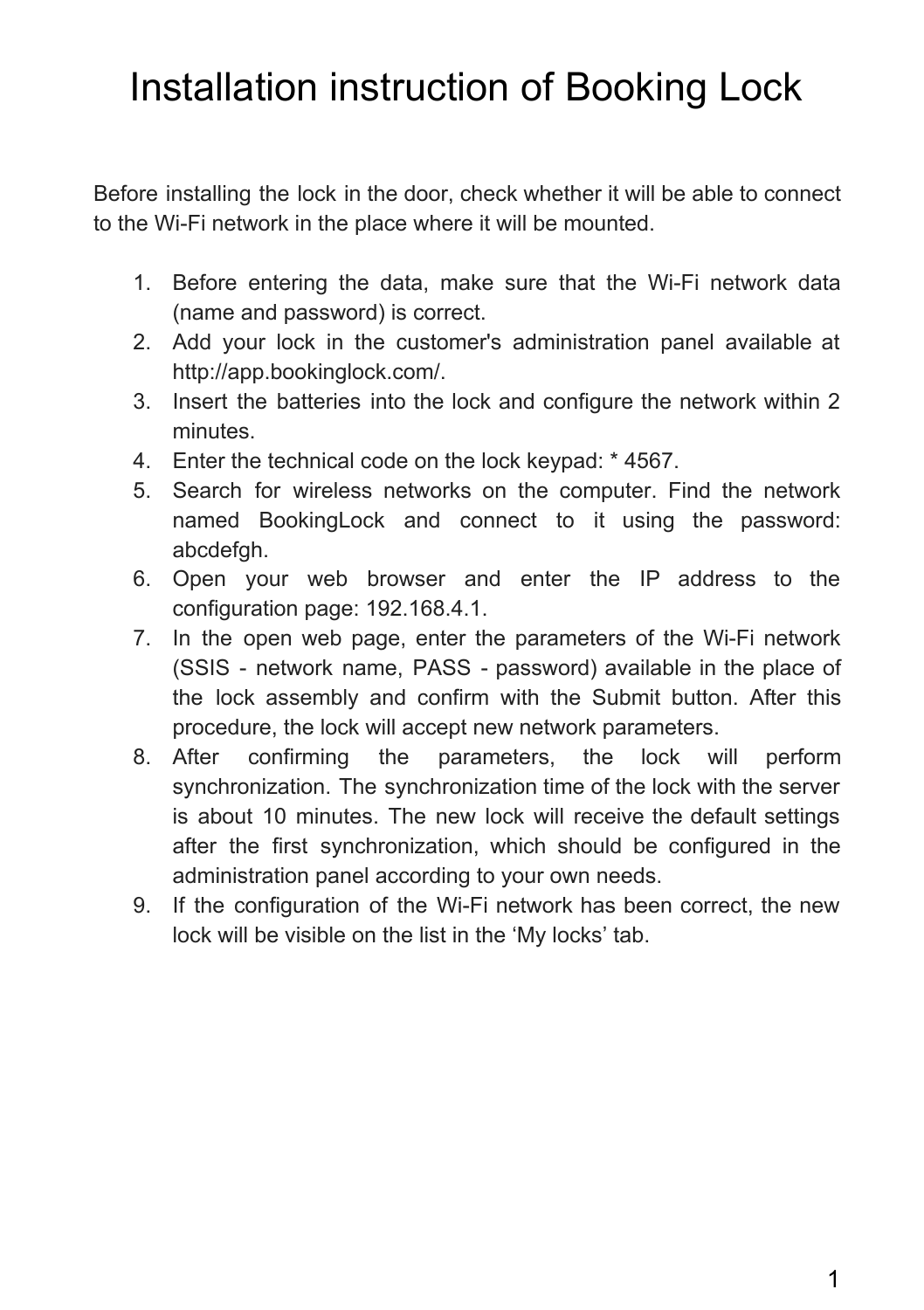Due to the large number and variety of plates and mortice locks, the instruction should be used according to individual needs.

1. Prepare the mounting parts shown in the picture below.



- A) Front part of the lock (control panel)
- B) Back part of the lock
- C) Inner part of the lock (power section)
- D) Rubber washer x 2
- E) Metal sheet x 2
- F) Bushes
- G) Screws for screwing the front and back part of the lock
- H) Screws for the lock cover
- I) Square spindle
- J) Pin
- K) AA alkaline batteries or LR6 x 4 rechargeable batteries
- L) Emergency key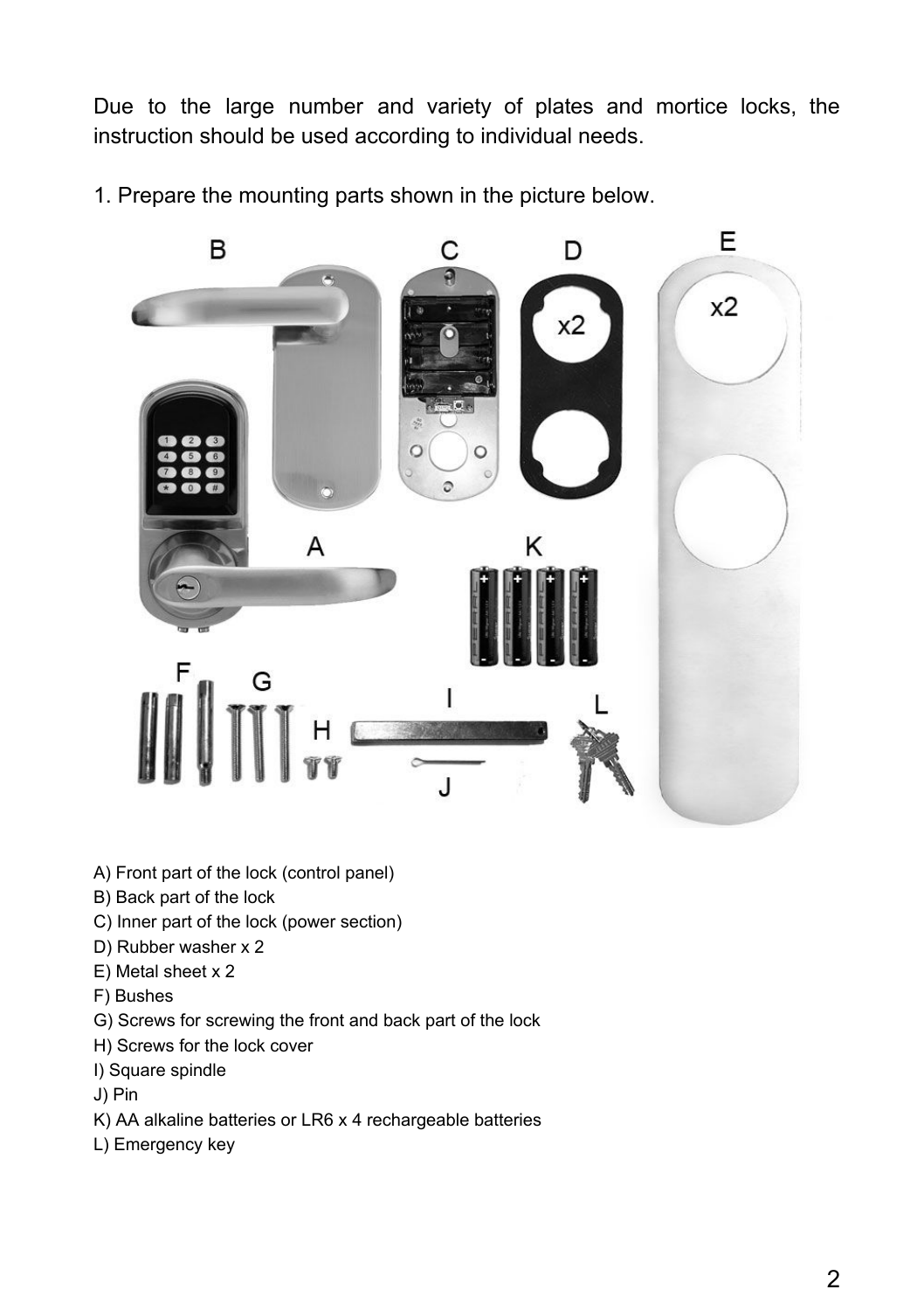- 2. Before starting the assembly, prepare the necessary tools:
	- a drill / a drill driver,
	- bits,
	- a star screwdriver,
	- a level.



3. Zdemontuj wkładkę i szyld starego zamka. Remove the mortice lock and the old plate.

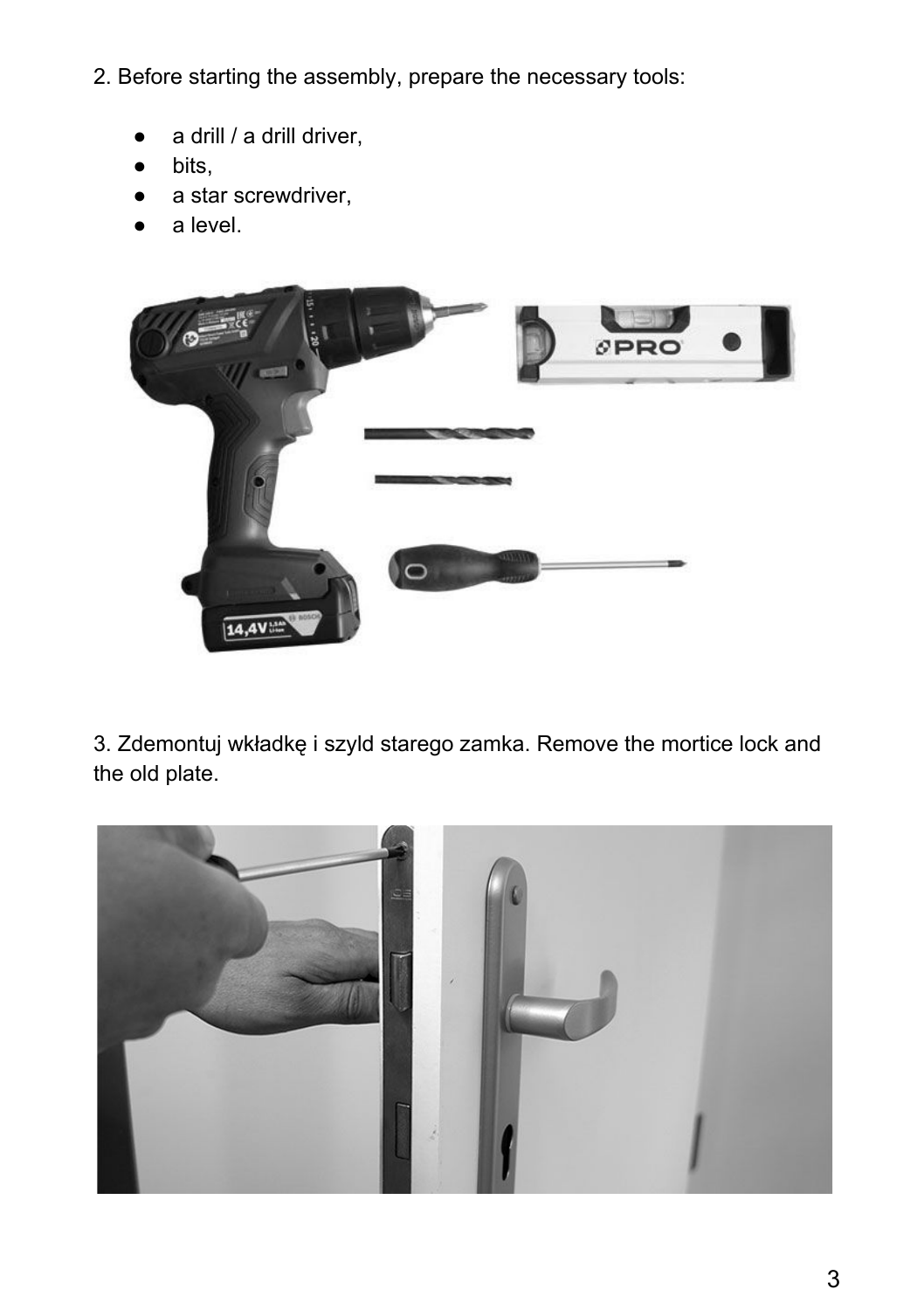4. Try the inner part of the new lock (C) and mark the holes to be drilled (No. 1, 2). Remember to keep the cover straight. Then rotate it 180 ° and mark another hole (No. 3) that will help you to move the power cable to the other side of the door.



5. Drill mounting holes for a new lock (No. 1, 2, 3). Depending on the type of the plate, it may be necessary to re-drill or drill a new hole (figure No. 4).

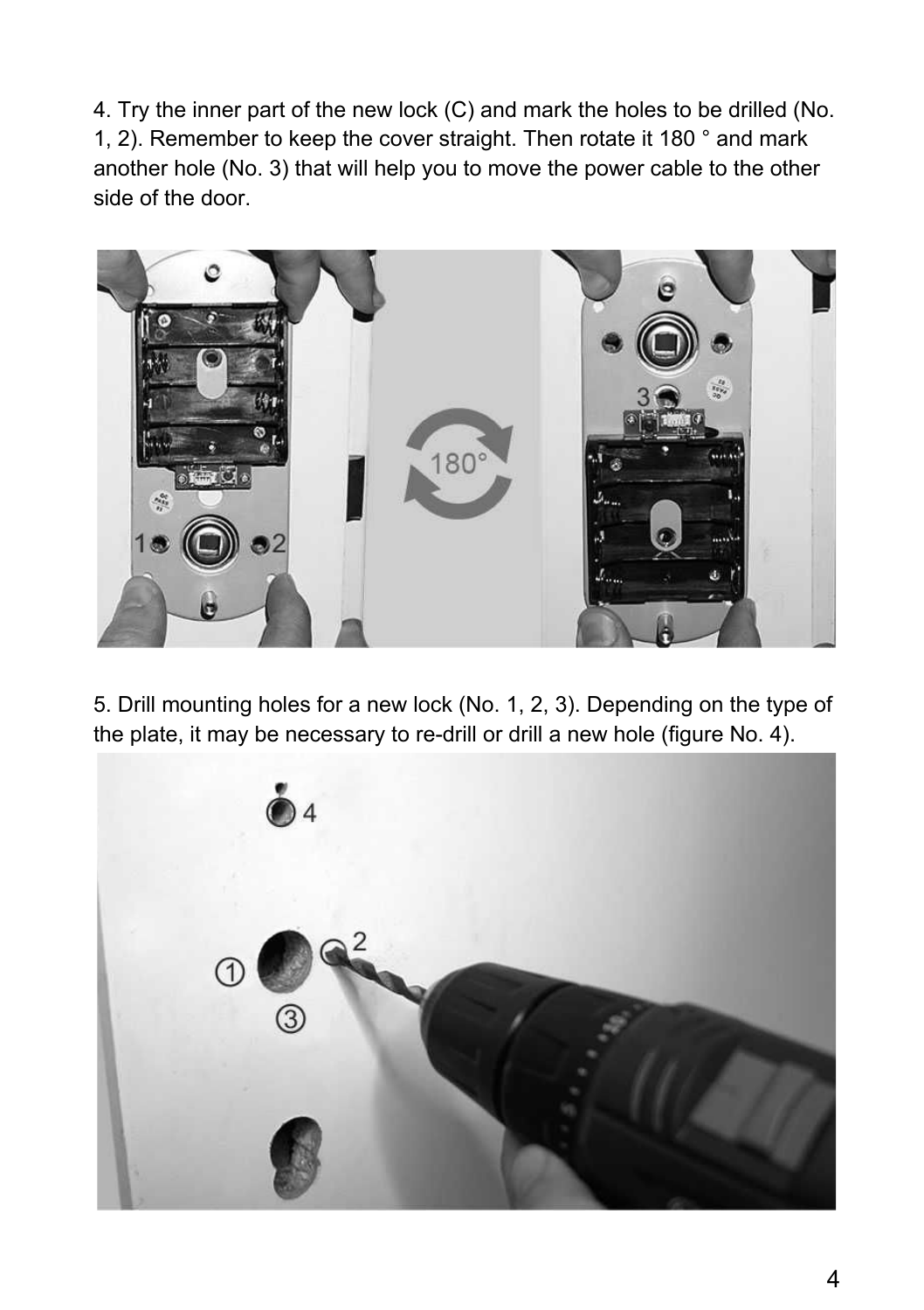6. Screw 3 bushes with threads (F) on the back to the front part of the lock (A). They will enable to screw the front and back part at a later stage of the assembly.



7. Put the rubber washer (D) to the housing. Insert the square spindle (I) into the handle hole, pointing it with the eyelet side up. Turn the pin (J) from the top and fold it out to the side because the spindle can't fall out.

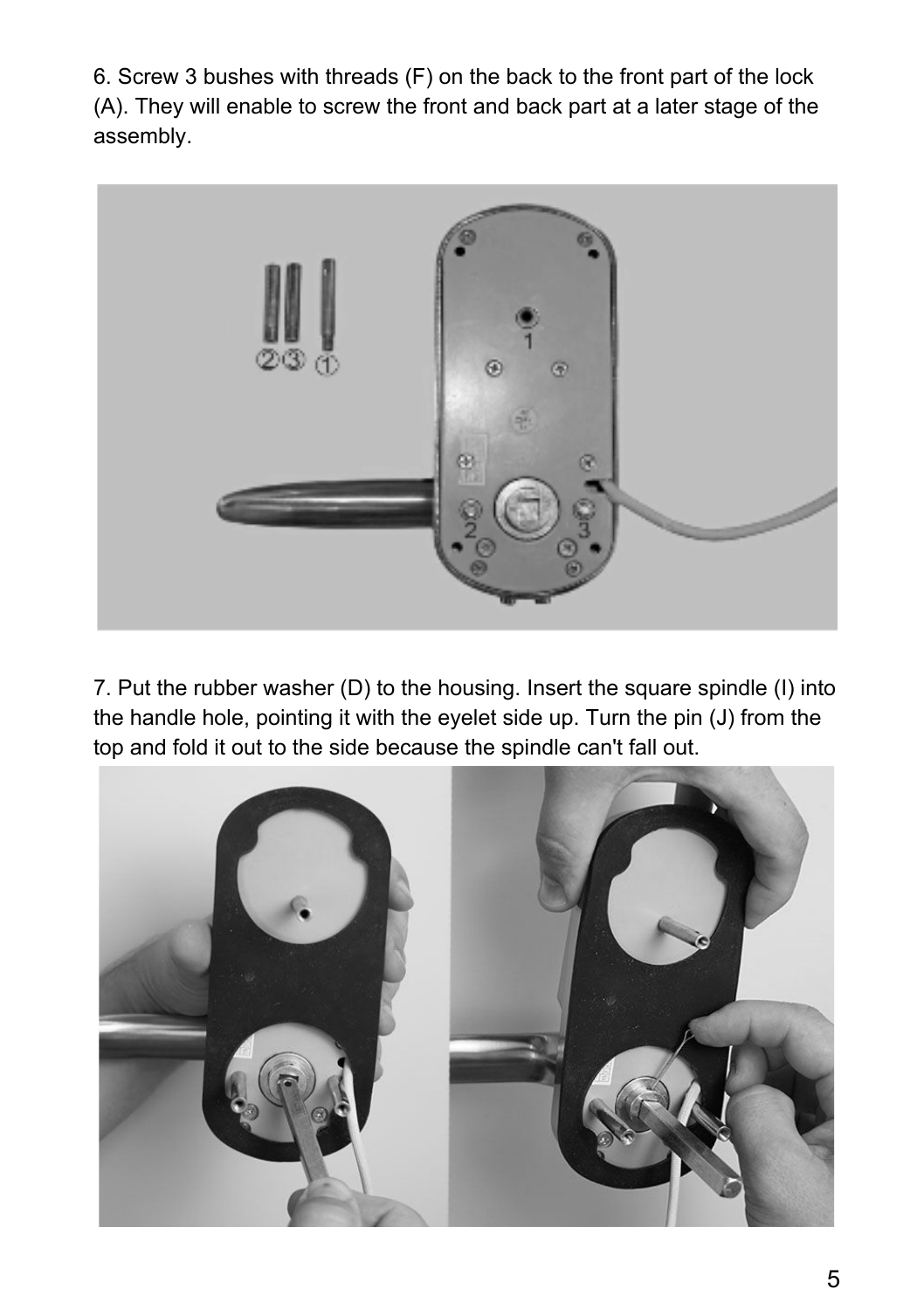8. Fix the front part of the lock (A) with the metal sheet (E), inserting it into the mounting holes. Make sure that the cable connecting the control panel (A) and the power section (C) is correctly threaded through the hole.



In some situations, when the front part of the lock can't be installed due to the lack of certain recesses, it may be necessary to re-drill the holes of the mortice lock. The spacing of the factory-prepared recesses may differ slightly from the spacing of the bushes in the front part.

9. Put a second rubber washer (D) together with the metal sheet (E) on the back part (B).

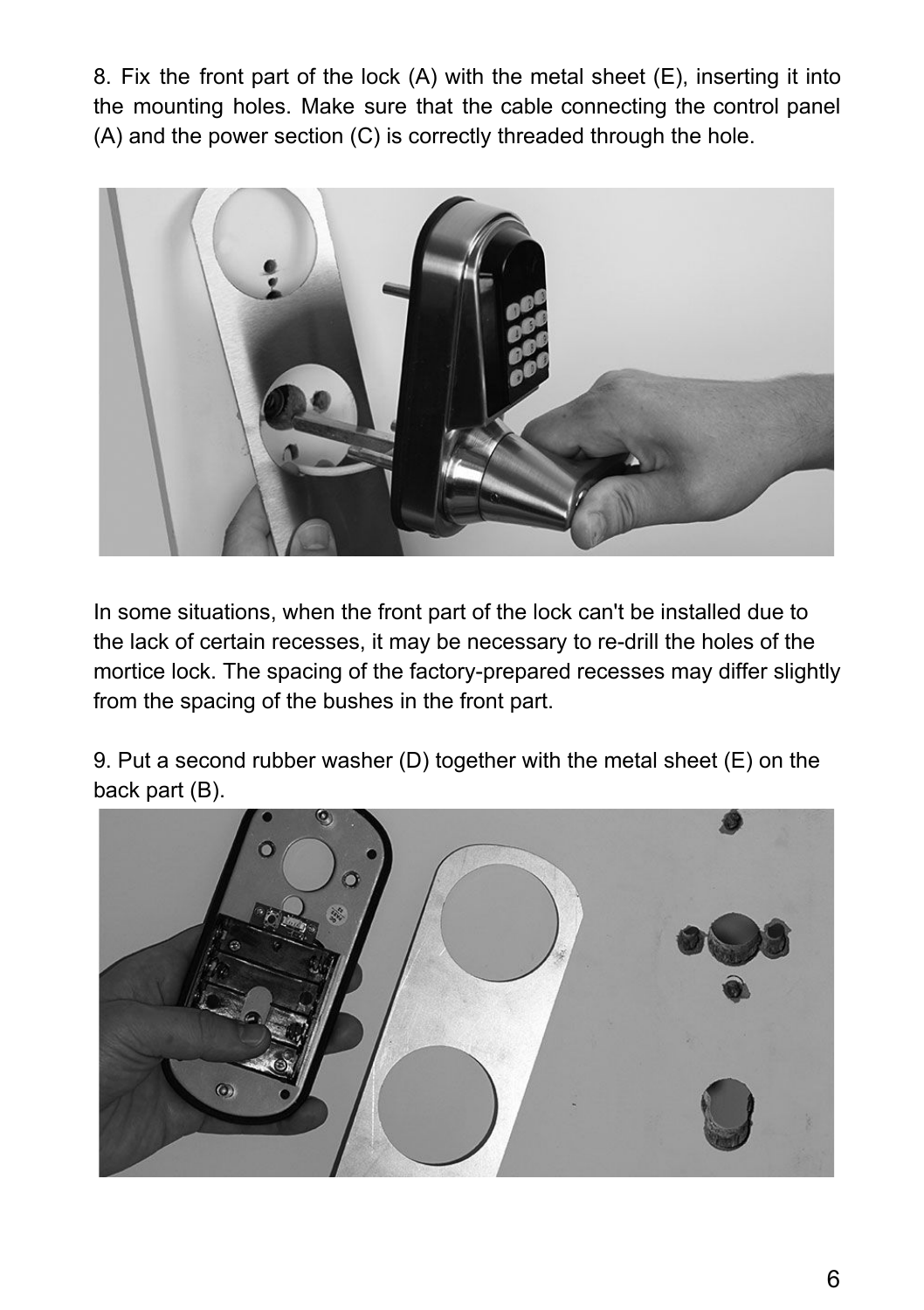Then screw it to the door plate.



10. Connect the power cable. Adjust the cable so that it is not damaged by the square spindle. Put inside AA 4 x 1.5V batteries (K).

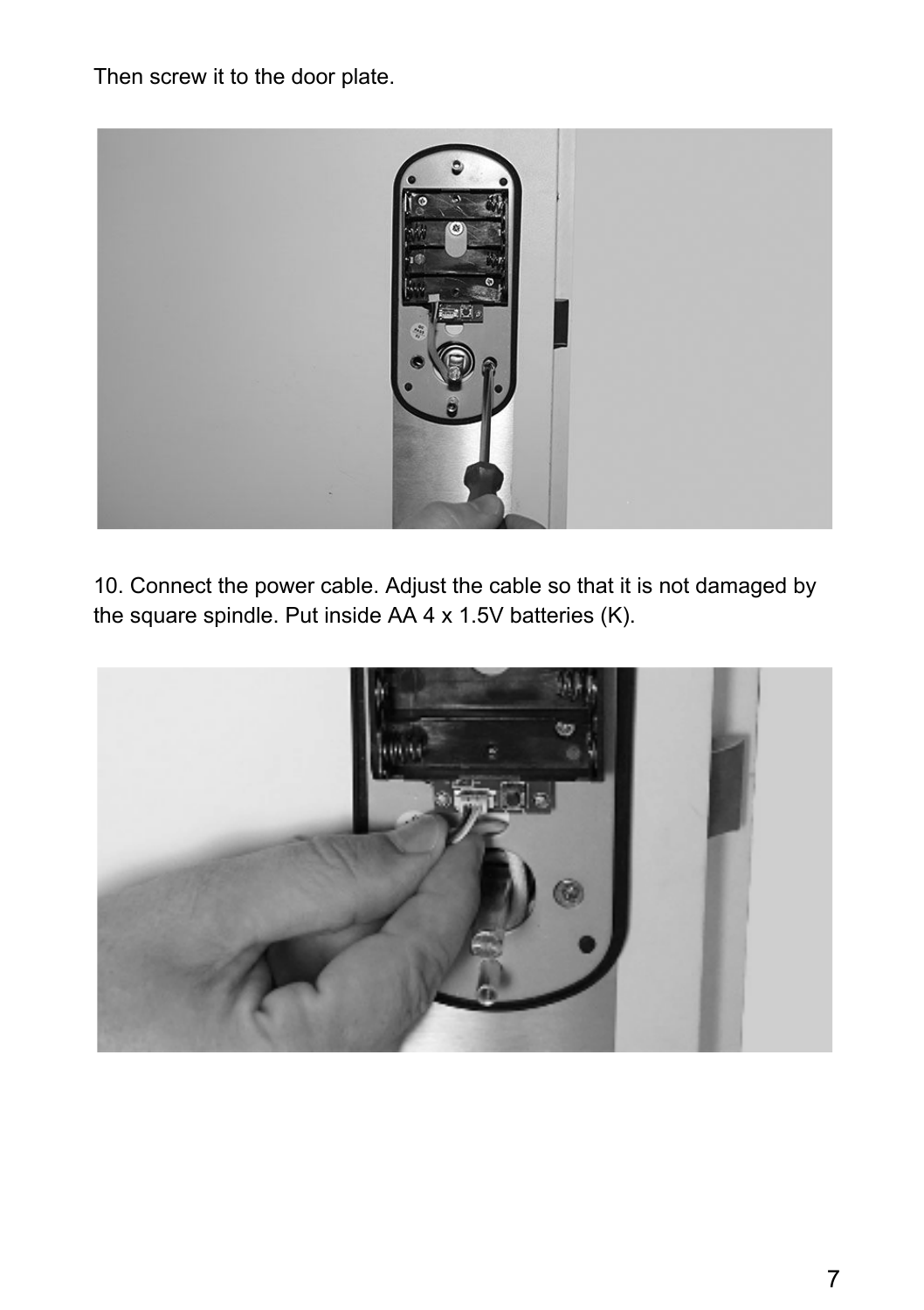11. Screw the back part of the door lock (B).



## **CHANGING THE SIDE OF THE HANDLE**

Depending on the method of assembly (right or left hand opening doors), it's possible to change a handle into the left or right side.

Insert the key into the lock and turn it to the right. Then press inside the bolts on both sides of the handle.